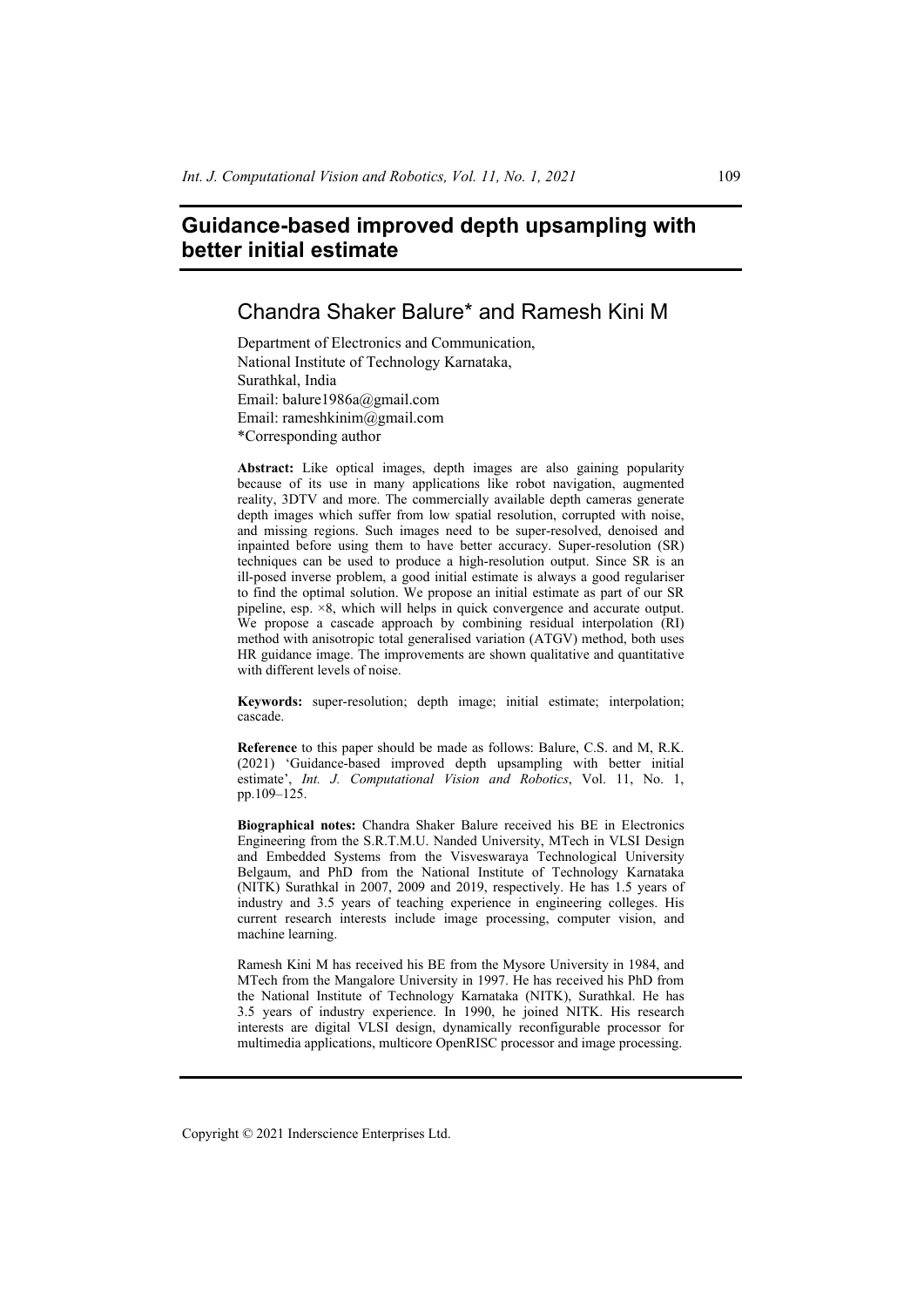### **1 Introduction**

Optical images are everywhere and they are easy to capture because the modern optical cameras are handy, portable and real-time and they are able to capture the images and videos at a high-resolution (HR). On contrary to optical cameras, the modern depth cameras are bulky because of its internal image capturing mechanism and it operates at low frame rates and capture images and videos at a very low-resolution.

Depth images are becoming popular because of its demand for applications like robot navigation, autonomous vehicle driving, 3D TV, augmented reality and many more. To get better accuracy, these applications need HR depth images. However, the modern depth cameras are not able to keep in pace with the development of the modern optical cameras, and hence it suffers from low-resolution and noise. The modern high-end depth cameras are still trying to reach the competition in terms of image resolution, but they still fail at the computational speed and compactness, and hence not suitable for real-time applications mentioned earlier. Hence, the commercially available modern depth cameras [e.g., time-of-flight (ToF) cameras, or Kinect camera], which are capable of rendering depth images at a faster frame rate (e.g., ~50 frames per second), are suitable for real-time applications. The problem with these cameras is that it capture images with low spatial resolution, corrupted with noise, and suffer from irregular or regular missing region (called depth holes or depth shadows) because of occlusions. Such images are not suitable for direct use, so the possible solution to increase the resolution without overburdening the hardware is to use some image processing techniques, which gives improved resolution image by still utilise the fast rendering modern depth camera.

Super-resolution (SR) methods comes as a rescue for this problem. SR is a set of technique to increase the spatial resolution of an image by maintaining the image details (e.g., edges, corners, textures, etc.) intact. SR methods either require sequence of LR images (called multiple image SR problem) or single LR image (called single image SR problem). The traditional SR methods generally involve sequence of LR images of same scene which are sub-pixel shifted from the reference image. However, such a process of obtaining these image sequence is tedious and is not practical in real scenario. Recent SR methods use single image as input. A single input without any external cue is difficult to address, however it can be handled using interpolation methods, which is explained later in the section, makes the image blur which results in removing the image details. Hence, such outputs compel to use some external cues like set of training examples to learn HR-LR relationship, or a colour guidance image to learn the image structure. As SR problem is an ill-posed inverse problem, they are regularised to obtain a optimal solution from the infinite solution space.

The classical interpolation methods (e.g., nearest neighbour, bilinear, bicubic, etc.) does a job of super-resolving an image, but the output suffer from blurring artefacts because of its implicit low-pass filtering characteristics. For depth images, the edge discontinuities are more significant, and since interpolation methods does not respect the high-frequency details (e.g., edges, corners, etc.), it is not suitable for the problem of depth image super-resolution. The SR methods for depth images are to be such that, it should able to retain the edge discontinuity while super-resolving them.

Since depth images are mostly smooth or linearly smooth at object surfaces, and the sharp discontinuity at object boundaries, the SR methods can target for larger upsampling factor, thereby definitely retaining the edge discontinuities and depth precision to a large extent. Towards this, in literature, there are variety of methods trying to address the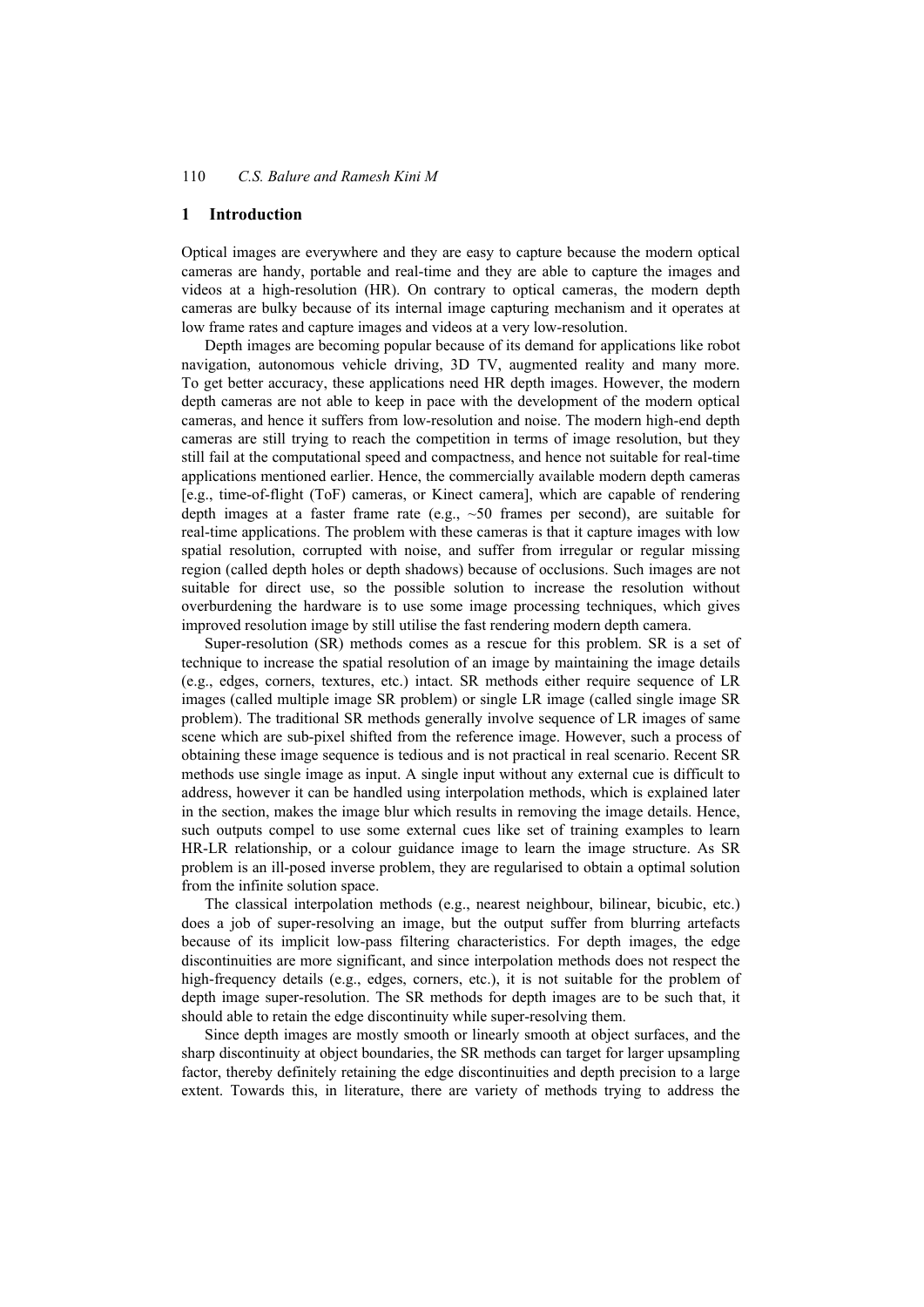single depth image SR problem. Most of the SR methods first try to estimate an initial output, where is treated as an initial estimate, and thereby improving upon it to get more accurate results. The initial estimation process varies across different SR methods. Some starts with the sparse LR input (Ferstl et al., 2013), where the input LR image is mapped onto the HR grid of the desired resolution and then estimate the unknown pixels from the know pixels based on some prior information, or some starts with bicubic interpolation of the LR input (Yang et al., 2013). Such initial estimates become inappropriate at higher upsampling factor, which is challenging, as because, at higher upsampling factors there will be more unknown pixels to estimate from a very less know pixels. There are some other methods, which use bicubic interpolation as an initial estimate, but the problem with such estimate is that it does not consider the image details, which results into smoothing image details.

In this paper, we are trying to find some suitable initial estimate which is as fast as classical interpolation, and as good as the expected SR output, especially for noisy cases, which is considered as more challenging task. We have combined two distinct methods of residual interpolation (RI) by Konno et al. (2015) and anisotropic total generalised variation (ATGV) by Ferstl et al. (2013), to improve the SR results for single depth image SR problem. We utilise the RI method to generate an initial estimate (which is fast), and then apply the ATGV method for final depth restoration (which is efficient). As we go higher on upsampling factors, the proposed combination of RI and ATGV does a good job in producing the satisfying results.

We have tested our proposed method on standard Middlebury dataset (Scharstein and Szeliski, 2003) for four different upsampling factors (i.e.,  $\times$ 2,  $\times$ 4,  $\times$ 8 and  $\times$ 16). We have shown results for noisy images, as this is more challenging, and the results are compared for qualitative and quantitative analysis against classical interpolation methods (bilinear and bicubic), and also against RI method (Konno et al., 2015), and ATGV (Ferstl et al., 2013).

The rest of the paper is organised as follows: in Section 1.1 we review some of the existing work on guidance image-based depth image SR, followed by the detailed description of the proposed method in Section 2. The results and its discussion are provided in Section 3, followed by the conclusion in Section 4.

#### *1.1 Related work*

We can classify depth image SR methods into three categories, i.e., multiple image depth SR, mingle image depth SR, and guidance image-based depth SR. For the sake of brevity and relatedness, we will discuss only the guidance image-based depth image SR.

The problem definition for guidance image-based depth image SR is that, for a given HR colour guidance image and an LR depth image, the SR method has to estimate an HR depth image whose target resolution is equivalent to the resolution of the HR guidance image. Such methods are becoming popular because of the easy availability of a rig with two cameras placed side-by-side, with one as LR depth camera and other as HR optical camera [e.g., rig of three cameras in Li et al. (2008)]. Since, the viewpoint of both the cameras are different which results in misalignment of image frames, but it can be taken care by well recognised image registration methods using calibration techniques. Hence, for our work and for most of the work in literature, we assume that the HR intensity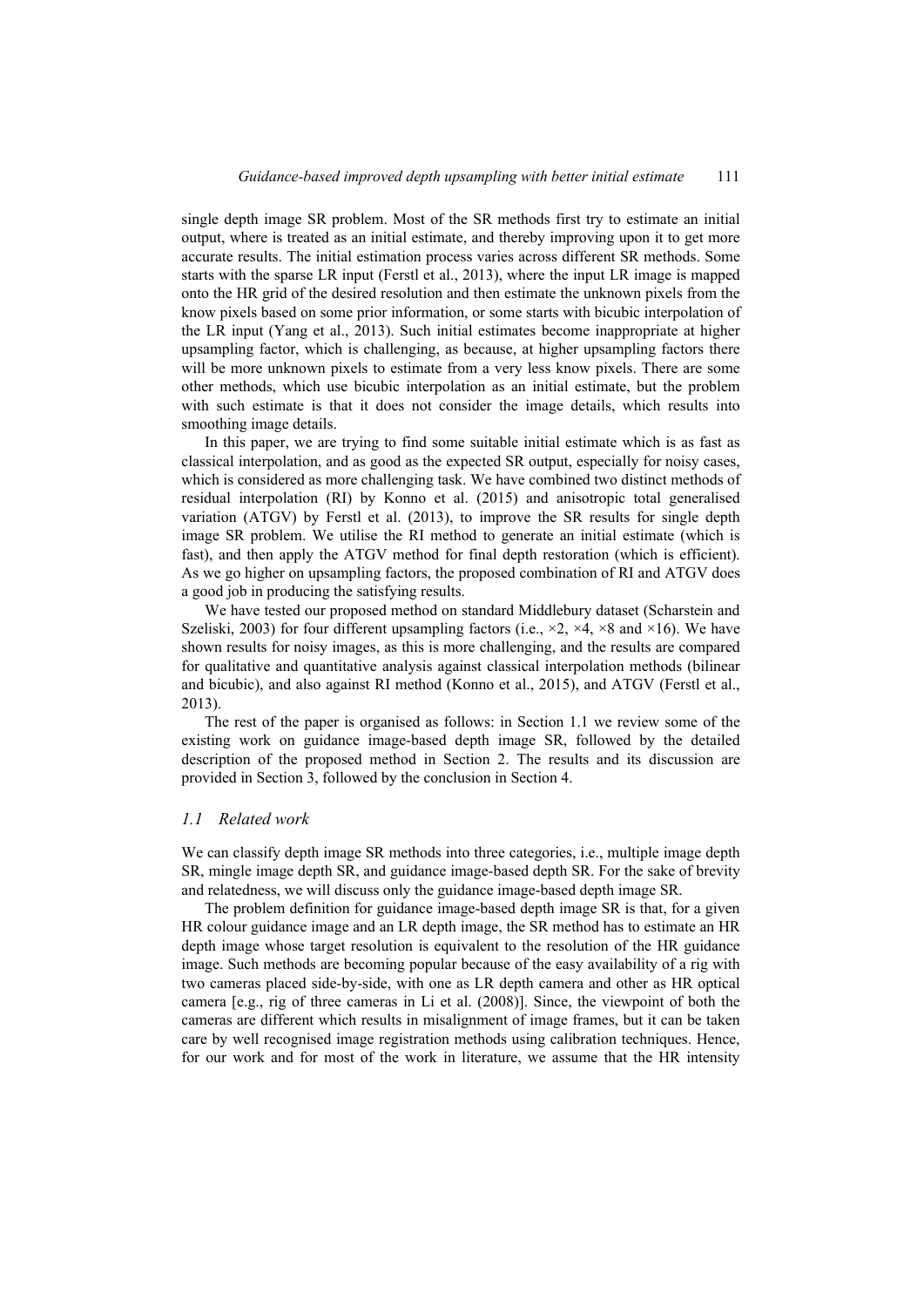image and LR depth image aligned such that these two image are co-aligned and the prominent edges coincide on each other.

The thought of guidance image came into existence when Tomasi and Manduchi (1998) proposed bilateral filter (BF) for filtering the noisy image along with edge preservation. This edge preserving smoothing BF filter estimate the *domain* and *range* kernel based on geometric closeness and photometric similarity respectively. The domain kernel refers to closeness of pixel values, and range kernel refers to similarity of pixel values. However, it estimate these kernels from the same input. Later, He et al. (2010) proposed a guided image filter (GIF) which uses guidance image under the assumption that there is a local linear model between the guidance input and the filtered output. Here, the guidance image can be the input image itself or another different image.

Based on the concept of BF filter, Kopf et al. (2007) proposed a joint bilateral upsampling (JBU) method, which uses another image (second image) as guidance image for range kernel estimation, which helps in combining the high frequencies from one image and low frequencies from another. But the JBU method, which essentially splits the kernel into intensity part and depth part, does suffer from the problem of copying the texture from colour image into a smoother region where the depth reading contains huge random noise. To deal with texture copying problem in the heavy noisy region, Chan et al. (2008) proposed noise aware filter for depth upsampling (NAFDU), which formulate the objective function such that it consider behaves as JBU at less noisy region and behaves as BF at heavy noisy region dampening the effect of guidance image. Yang et al. (2013) proposed a method which combines median filtering and BF filtering, named joint bilateral weighted median filter (JBM), for the problem of depth upsampling in an hierarchical fashion, which claims it to be improving the upsampling accuracy and reduces the computational complexity.

Later, Garcia et al. (2010) proposed an extension to the JBU method to get away with the texture copying problem. They found that limiting the prior information only from the guidance image itself is not sufficient, hence they used depth image values also in estimating the range kernel. They proposed an addition factor for the filter kernel, called credibility map (CM) which is based on the gradient information of the LR depth input by assigning lower weights to the pixels along the strips of depth edges. By using their pixel weighted average strategy (PWAS), they fuse the depth data together for depth upsampling. Further, Garcia et al. (2011) proposed a filter which uses credibility weight of a pixel to decide whether to use the PWAS filter which uses only guidance image or to use the same PWAS filter but with considering only depth information, and Garcia et al. (2015) proposed a unified multi-lateral (UML) filter where the reliability weight decides whether to consider kernel with intensity image (PWASI) or kernel with depth image (PWASD), and thereby improving the accuracy within smooth regions. Kim et al. (2010) proposed an additional kernel term to the JBU filter which weigh the similarity in the input depth image.

The work of Diebel and Thrun (2006) uses Markov random field (MRF) for the problem of generating HR images by combining the LR depth image along with the acquired registered HR intensity image. The mode of the probability distribution defined by the MRF provide us the HR depth image. Yang et al. (2007) built a cost volume of depth probability which is based on the probability distribution of depth, to which BF filter is applied to generate the HR output after sub-pixel refinement. Hua et al. (2016) exploit local gradient information of input depth image to deal with texture copying problem of JBU. Park et al. (2014) address depth map upsampling and completion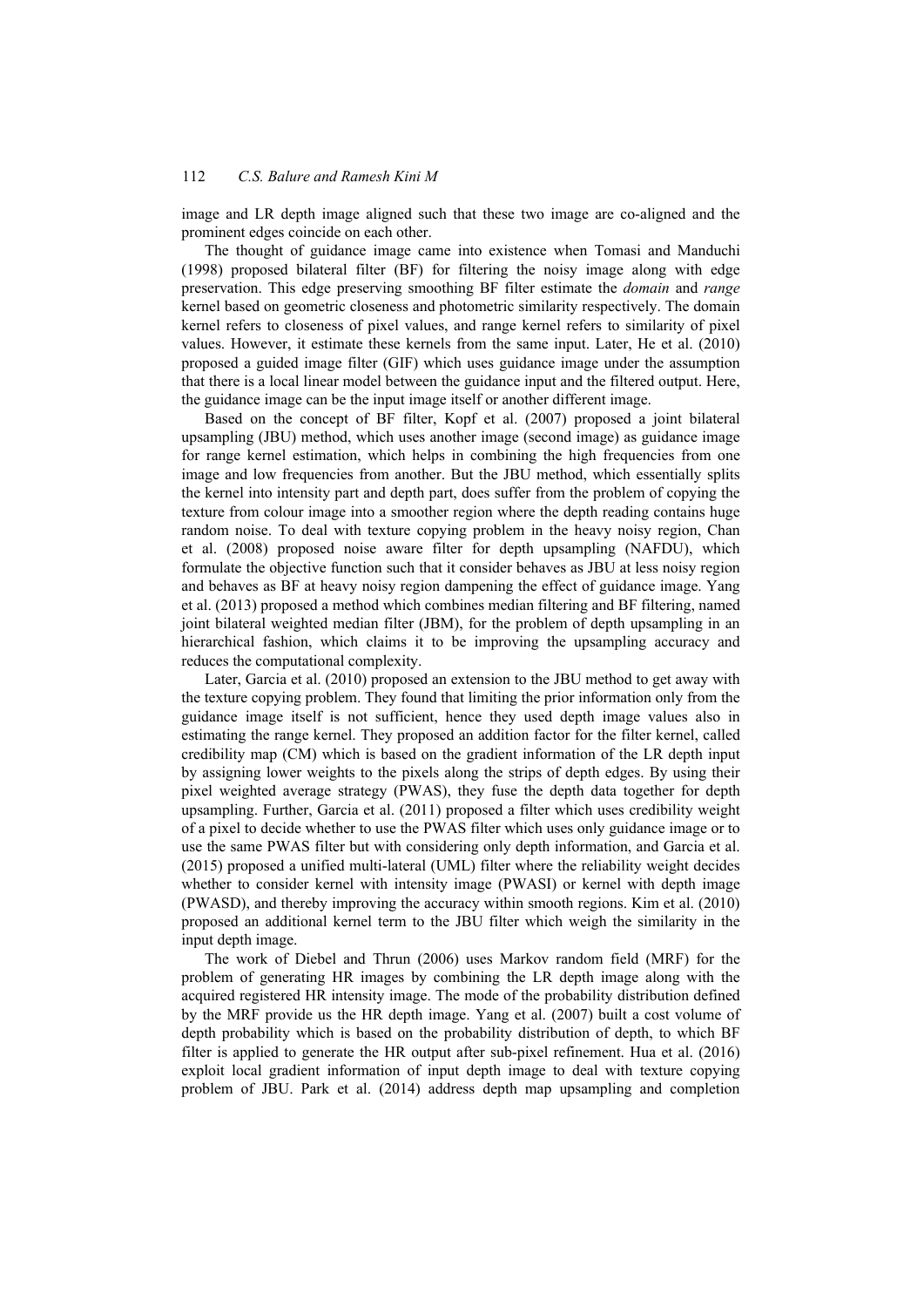problem by combining the non-local structure regularisation with edge weighting scheme. Liu et al. (2013) proposed joint geodesic depth upsampling method which compute geodesic distances from each unknown pixels on the HR grid to all the known pixels from LR input. Yang and Wang (2012) combines GIF approach and reconstruction constraints to generate the final HR depth image. Lu and Forsyth (2015) uses HR colour guidance image to extract segments boundaries and corresponding depth boundaries from the co-aligned depth image, and each segment in depth image is reconstructed independently using their smoothing method. Xiao et al. (2015) proposed defocus deblurring and SR of ToF depth image by regularising the solution in amplitude and depth space directly.

Recently, there has been some work on SR of depth and colour images using convolutional neural network. The work of Tai et al. (2017) proposed deep recursive residual network (DRRN) which is 52 layer deep network which require enormous parameter learning. Lim et al. (2017) proposed enhanced deep super-resolution (EDSR) network which uses conventional residual networks. They also propose a new multi-scale deep super-resolution (MDSR) system to reconstruct HR image of different upsampling factors. There has also been sufficient work on depth image SR also using CNN. The work of Song et al. (2016) proposed deep depth SR method by exploiting the depth field statistics and local correlation between depth image and colour image. There has been some work on super-resolving colour image and depth image simultaneously, for which Zhao et al. (2019) proposed a method which use generative adversarial networks (GAN) to enhance a pair of low-quality colour-depth images by merging the features of both the images.

Our proposed method falls under the category of guidance-based depth SR methods. In our proposed method, we have combined RI method (Konno et al., 2015) and ATGV method (Ferstl et al., 2013), and both these methods require HR intensity image as guidance image.

#### **2 Proposed method**

The problem statement is, given an LR depth image *d* and a guidance image as HR colour image *I*, the SR method is required to estimate the HR depth image  $\ddot{D}$ , whose spatial resolution is equal to the spatial resolution of the guidance image, which is close to the ground truth (GT) image *D*.

Like other guidance image-based SR methods, we too assume that the input LR depth and HR colour images are co-aligned at each pixel. This assumption is valid, as we have seen in literature that, capturing the intensity image is a low-cost operation and easy, and it can be captured along with the depth images mounted on a same rig. Under this constraint, we assume that the prominent edges in depth image coincide with the edges in the intensity image.

The RI method (Konno et al., 2015) is inspired by GIF approach, where it assumes the local linear mapping between the guidance image and the output image. RI method operates in the residual domain, where the residual is the different between the tentative estimated HR depth map and the LR depth map. This residual is then interpolated added with the tentative estimate to recover the final HR depth map. As this process is easy and fast, we consider this as our initial estimate for the modules in our SR pipeline.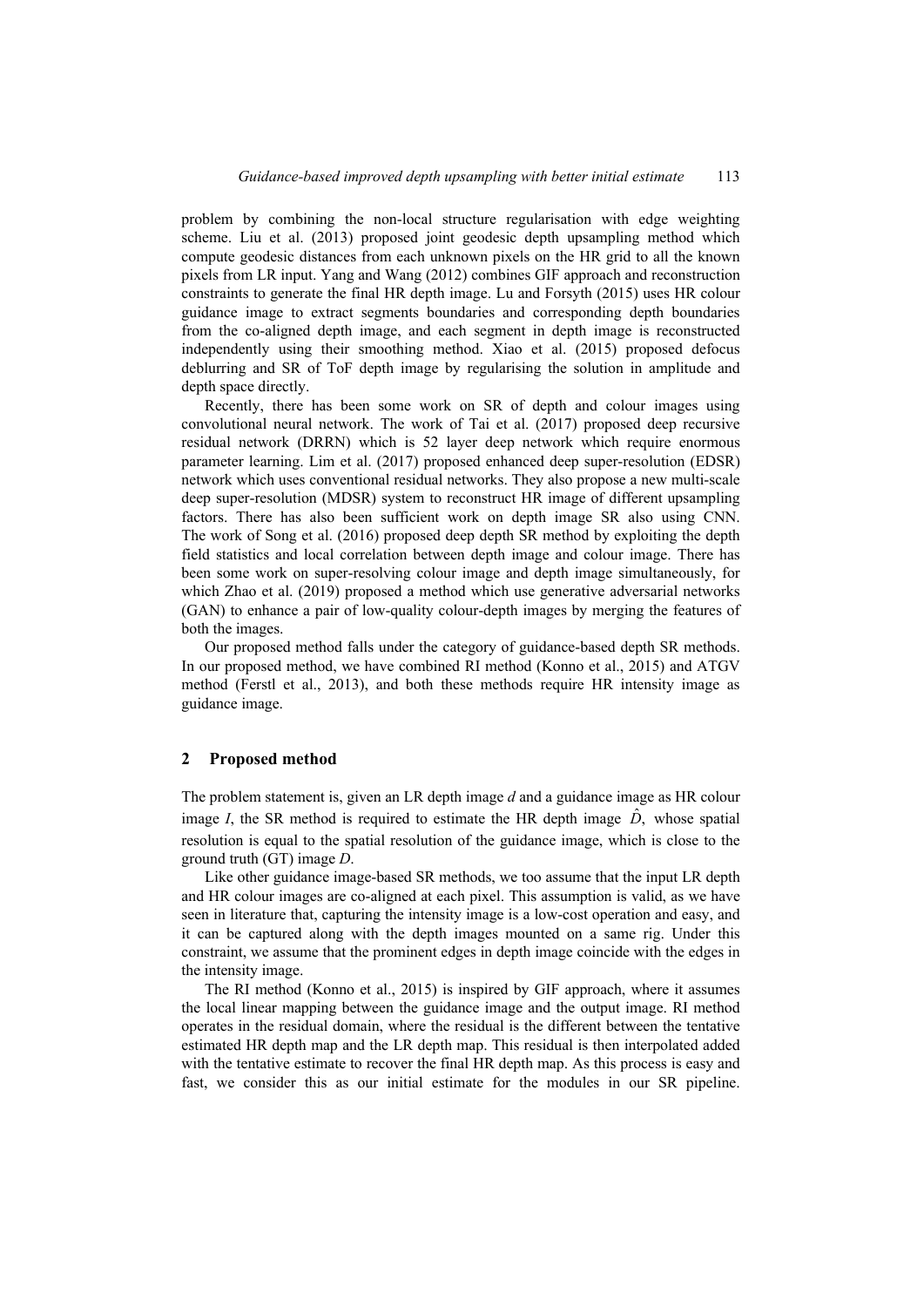The output from RI method is then fed as an input to the ATGV module (Ferstl et al., 2013). ATGV use anisotropic diffusion tensor, calculated from HR guidance image, is used to guide the upsampling process.

The overall proposed methods block diagram is shown in Figure 1. This figure shows the complete work flow of our proposed method which is a cascade of two approaches combined in a single framework to get a sharp and accurate HR depth output. To this whole SR pipeline, we feed in two inputs, one is the LR depth image and other is the HR guidance image. As we are proposing the guidance-based method for depth image SR, we have considered a RI method as the first stage in our SR pipeline which takes LR input and the HR guidance image to produce an initial estimate of the SR depth image. This output is then fed as an initial input, as opposed to other sparse LR depth-based inputs (Ferstl et al., 2013) or the bicubic interpolated LR depth input (Yang et al., 2013), to the second stage in our SR pipeline which is the ATGV module, which also makes use of the same HR guidance image as used in the first stage. So, the problem statement for our SR problem is stated as follows: Given an LR depth image *d* of size *m* × *n* and an HR colour guidance image *I* of size  $\alpha m \times \alpha n$ , our proposed SR method tries to obtain a super-resolved depth image  $\hat{D}$  of size of size  $\alpha m \times \alpha n$ , equivalent to the resolution of the guidance image, which needs to be as close as the GT image *D*.

**Figure 1** Block diagram of proposed ATGV mod method combining RI and ATGV in cascade form



In the following subsections, we will briefly discuss about the two modules used in our work, i.e., the RI module (Konno et al., 2015) and ATGV module (Ferstl et al., 2013).

## *2.1 RI method*

RI method (Konno et al., 2015) is the initial module in our SR pipeline. It takes the LR depth input *d* and the HR guidance image *I*. The complete flow of RI method is shown in the block diagram in Figure 2, where the LR depth image is represented by *d* and the HR colour guidance image represented by *I*.

The complete process of RI is mainly processed in residual domain, where residual means the difference between the tentative depth output and the LR input. The tentative depth output is generated using the popularly known GIF method by He et al. (2010) approach, which considers that the dominant edges in the input depth image coincides with the edges in the colour guidance image by considering the local linear relationship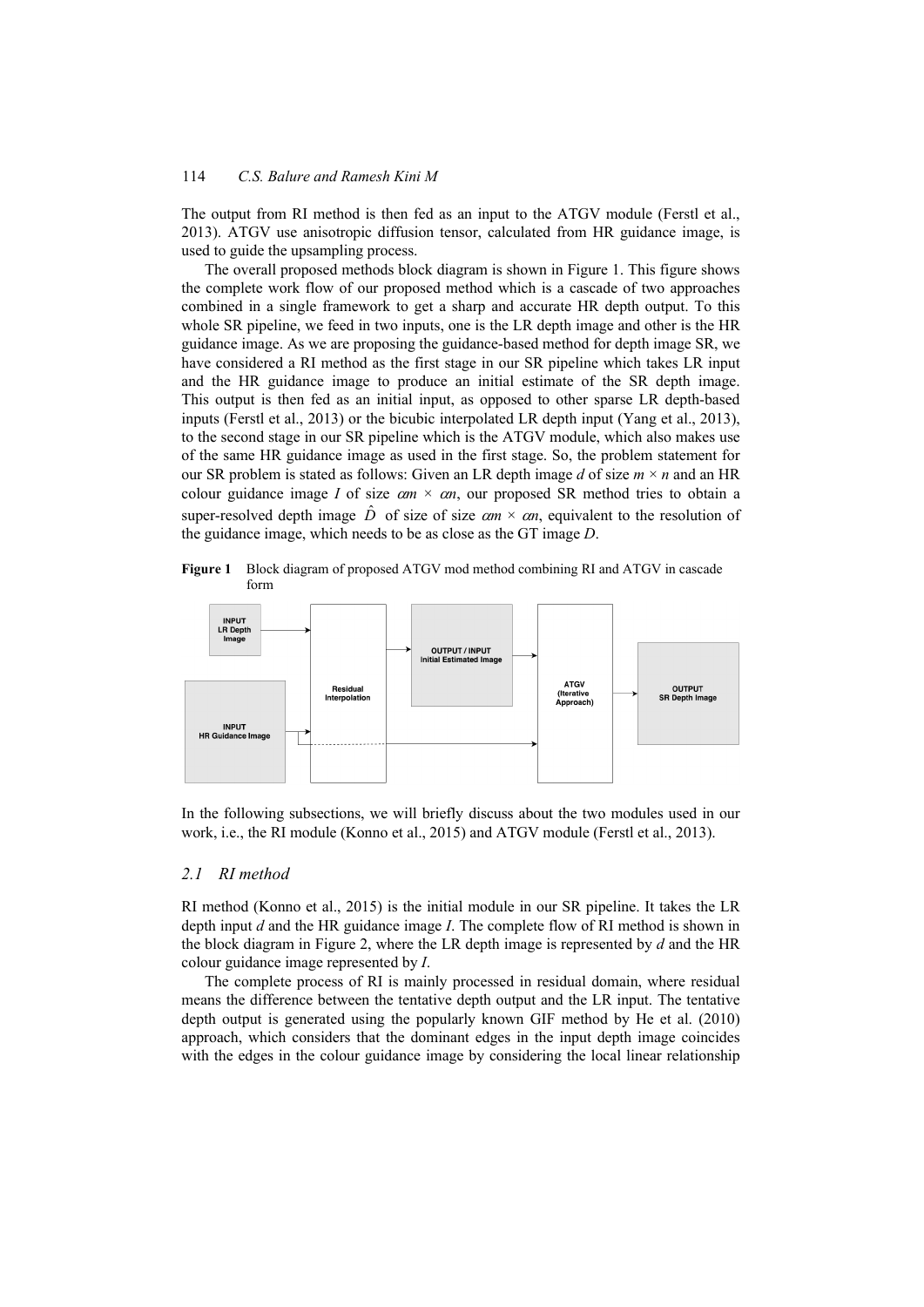between *d* and *I*. The local linear combination between the input guidance image and the tentative output is given in equation (1):

$$
t_i = a_k I_i + b_k, \quad \forall i \in w_k \tag{1}
$$

where *I* and *t* represent the HR colour guidance image and the HR tentative depth output, and  $i$  represent all the pixel location in those images, and  $w_k$  denotes local window centred at pixel location  $k$ , and  $a_k$  and  $b_k$  are the local linear coefficients. These linear coefficients for each pixel location at calculation is calculated by minimising the cost function  $E(\cdot)$  which is given in equation (2):

$$
E(a_k, b_k) = \sum_{k=1}^{\infty} (a_k I_i^M + b_k - d_i^2) + \eta a_k^2
$$
 (2)

where  $I_i^M$  is the pixel value of the masked HR intensity image, and  $d_i$  is the corresponding LR depth value, and  $\eta$  is the regularisation parameter. The linear coefficients for a pixel location are obtained by weighted averaging given in equation (3), instead of just averaging:

$$
\hat{a}_k = \frac{\sum_{i \in w_k} W_i a_i}{\sum_{i \in w_k} W_i}, \ \hat{b}_k = \frac{\sum_{i \in w_k} W_i b_i}{\sum_{i \in w_k} W_i}
$$
(3)

where the weight *W* is determined by the cost of GIF as in equation (4):

$$
W_i = \frac{1}{\max\left(\frac{1}{|\omega_i|}\sum (a_i I_i^M + b_i - d_j)^2, \delta\right)}
$$
(4)

where  $\delta$  is the threshold parameter to avoid the *divide-by-zero* situation. The tentative estimate is finally calculated as given in equation (5):

$$
t_i = \hat{a}_k I_i + \hat{b}_k, \quad \forall i \in w_k
$$
\n
$$
(5)
$$

The tentative output is then masked in accordance to the sparse LR depth input to obtain the residuals. The residual is the result of the image different between the masked tentative output and the sparse LR input. The tentative output will be sharper than the LR input, and hence their different will give us the high-frequency information. The residual image is then bicubic interpolated to estimate the missing pixels from the residual image grid. The interpolated image is then added back to the tentative estimated depth image of earlier step to get the sharper output image.

The RI output is more accurate in terms of the edge sharpness and depth precision, and hence, it can be the best initial estimate in our SR pipeline. There are few benefits of considering RI output as the input to the next cascaded ATGV module.

- 1 Firstly, with good initial solution, the convergence will be faster.
- 2 Secondly, the output will be more accurate as opposed to the approaches which used no such initial estimate, instead they start from the sparse LR depth input itself as in the case of ATGV (Ferstl et al., 2013) method.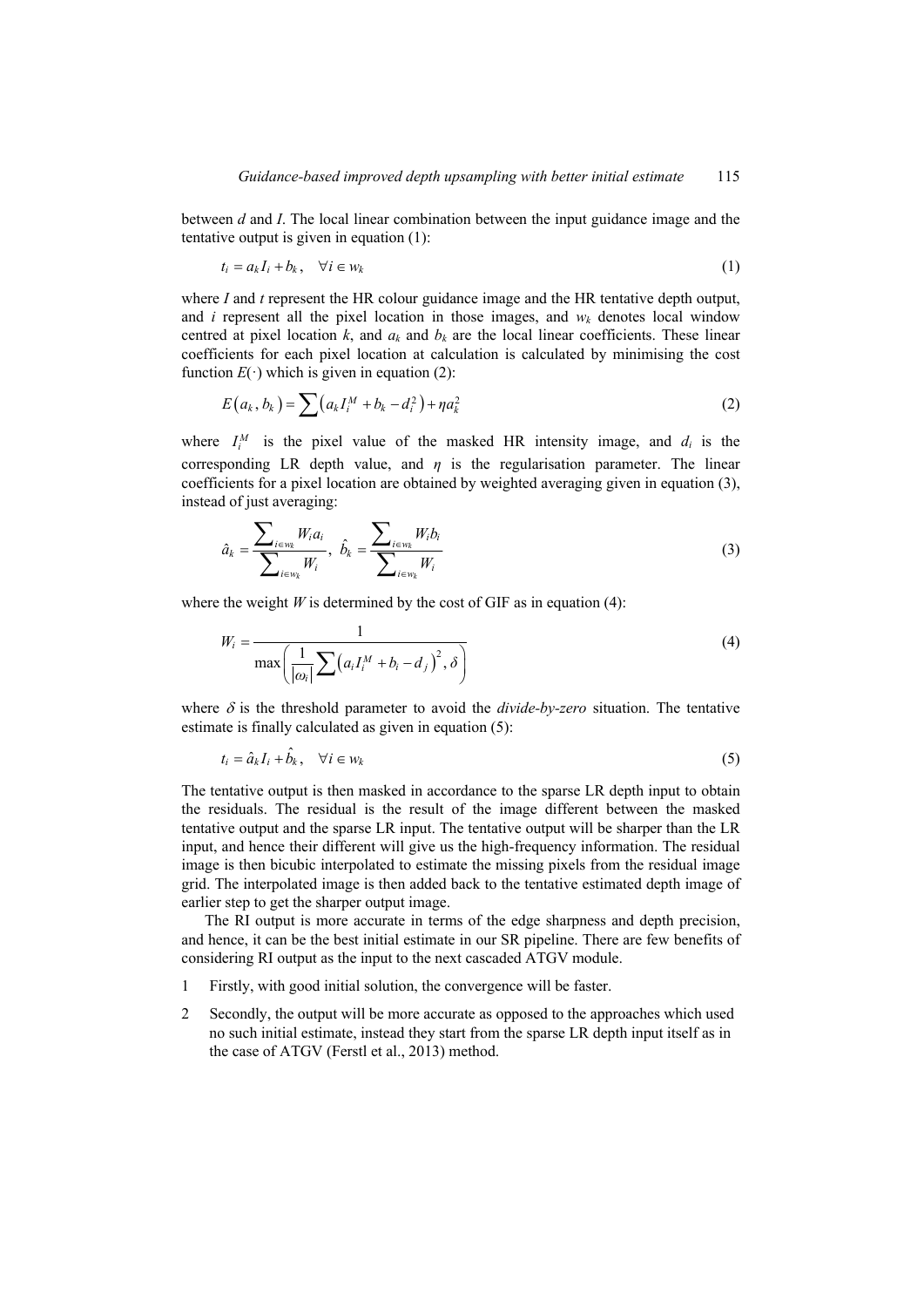The RI output, which is fast in operation and visually sharp is given to the second module of our SR pipeline (i.e., ATGV module). The RI depth output along with the same HR colour guidance image is passed as input to finally obtain the super-resolved depth image. Even for higher magnification factor, the initial solution from RI method does a better job of preserving the edge information in the final output and converge to the solution faster.



**Figure 2** Block diagram of RI method (see online version for colours)

*Source:* Konno et al. (2015)

## *2.2 ATGV method*

ATGV method (Ferstl et al., 2013) was proposed by keeping in mind the problems of modern depth cameras. As are variety of depth cameras, as discussed earlier, which can measure the depth/distance of the object from the camera position based on the principle of time-off light, ATGV tries to solve their problems of capturing the low-resolution depth image by adding information from the HR guidance image in a variational optimisation framework. The complete work flow is shown in the block diagram in Figure 3.

They proposed a convex optimisation problem which has two terms involved in it, one is the data term and second one is the regularisation term. The data term enforces the output to look similar to the input measurements, and the regularisation term enforces piecewise solution by preserving the edges and reducing the noise. The regularisation term, they use higher order total generalised variation (TGV) regularisation which is weighted according to the texture in the intensity image by an anisotropic diffusion tensor.

With the formation of core convex energy functional, the whole upsampling process is divided into three steps, which are:

- 1 first task is to register the LR depth image and HR guidance image into one common coordinate system
- 2 then formulating the convex energy function with higher order regularisation function
- 3 then solving the optimisation function with first-order primal-dual optimisation scheme.

For coordinate mapping, one image plane has to be considered as a reference plane on which the other image is projected back. Here, the HR guidance image plane is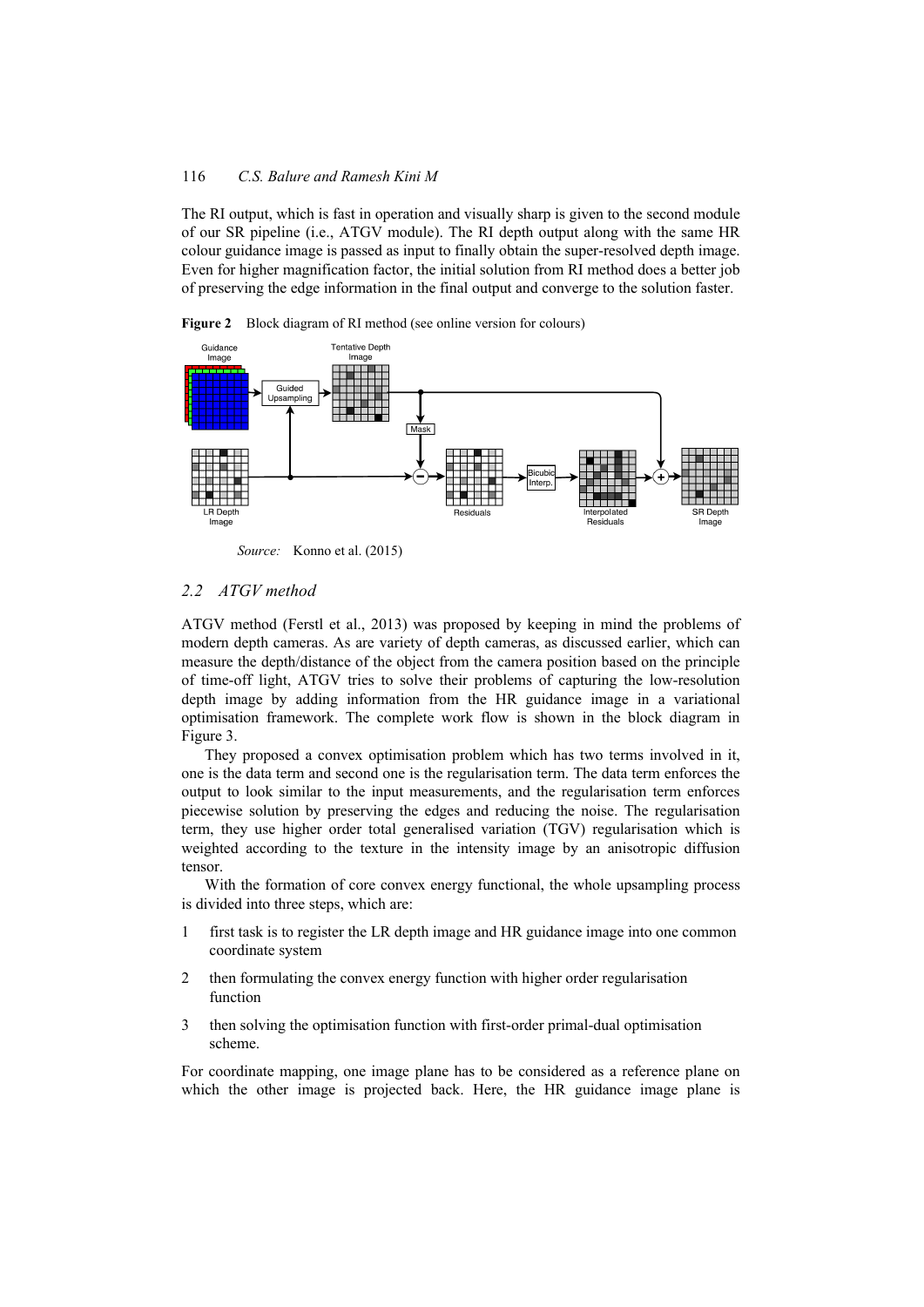considered as a reference plane with known intrinsic and extrinsic camera parameters. The LR depth image *d* at each pixel location  $x_{i,j} = [i, j, 1]^T$  is projected onto the HR image plane to a new 3D pixel location  $\hat{x}_{i,j}$ , which is represented as in equation (6):

$$
\hat{d}_{i,j} = C_L + d_{i,j} \frac{P_L^{\dagger} x_{i,j}}{\| P_L^{\dagger} x_{i,j} \|}
$$
 (6)

where  $C_L$  is the depth camera centre and  $P_L^{\dagger}$  is the pseudoinverse of depth camera projection matrix. This projected image gives the sparse HR depth image as the mapping from depth image space to guidance image space is on-to-one to avoid the problem of averaging, whereas the unknown pixels are interpolated.

From the sparse HR depth image and with additional cue from HR guidance image, the dense HR depth image is give by equation (7):

$$
\hat{D} = \underset{u}{\arg\min} \left\{ G(u, \hat{d}) + \alpha F(u) \right\} \tag{7}
$$

where  $G(u, \hat{d})$  is the data term that measures quality of *u* to the input  $\hat{d}$  and  $F(u)$  is the regularisation term with prior knowledge of smoothness of the final solution, and *G* and *F* are the convex lower semi-continuous functions, and  $\alpha$  variable is to balance between the data term and the regulariser. The data term is represented by equation (8) as:

$$
G(u, D_S) = \int_{\Omega_H} w|u - \hat{d}|^2 dx
$$
\n(8)

where *w* is a weighter operator between [0, 1]  $\epsilon$   $\Omega$ <sub>H</sub> which is zero at unmapped image points.

The whole burden is on the regularisation term to produce a sharp depth output. Earlier, regularisation terms were of first-order smoothness, for example total variation semi norm with L1 norm gives  $\|\nabla u\|_1$ , but this regulariser could not be used for depth images resulting in piecewise fronto parallel depth reconstruction. Hence, a more generalised regularisation model called TGV is used, which is composed of polynomials of arbitrary order which results in piecewise polynomial depth reconstruction. An order of *k* favours solutions composed of polynomials of order  $k - 1$ , so for depth images second-order TGV suffice, which is given by equation (9):

$$
TGV_{\alpha}^2 = \min_{\nu} \left\{ \alpha_1 \int_{\Omega} |\nabla u - \nu| \, dx + \alpha_0 \int_{\Omega} |\nabla \nu| \, dx \right\} \tag{9}
$$

where  $\alpha_0$  and  $\alpha_1$  are scalar weights. To produce accurate HR depth output at the edge discontinuities, an anisotropic diffusion tensor  $T^{\frac{1}{2}}$  is computed using the HR guidance image, which is calculated as shown by equation (10):

$$
T^{\frac{1}{2}} = \exp\left(-\beta |\nabla I_H|^{\gamma}\right) n n^T + n^{\perp} n^{\perp T}
$$
 (10)

where *n* is the direction of the gradient, and  $n^{\perp}$  is the normal vector to the gradient, and  $\beta$  and  $\gamma$  adjust the direction and sharpness of the tensor.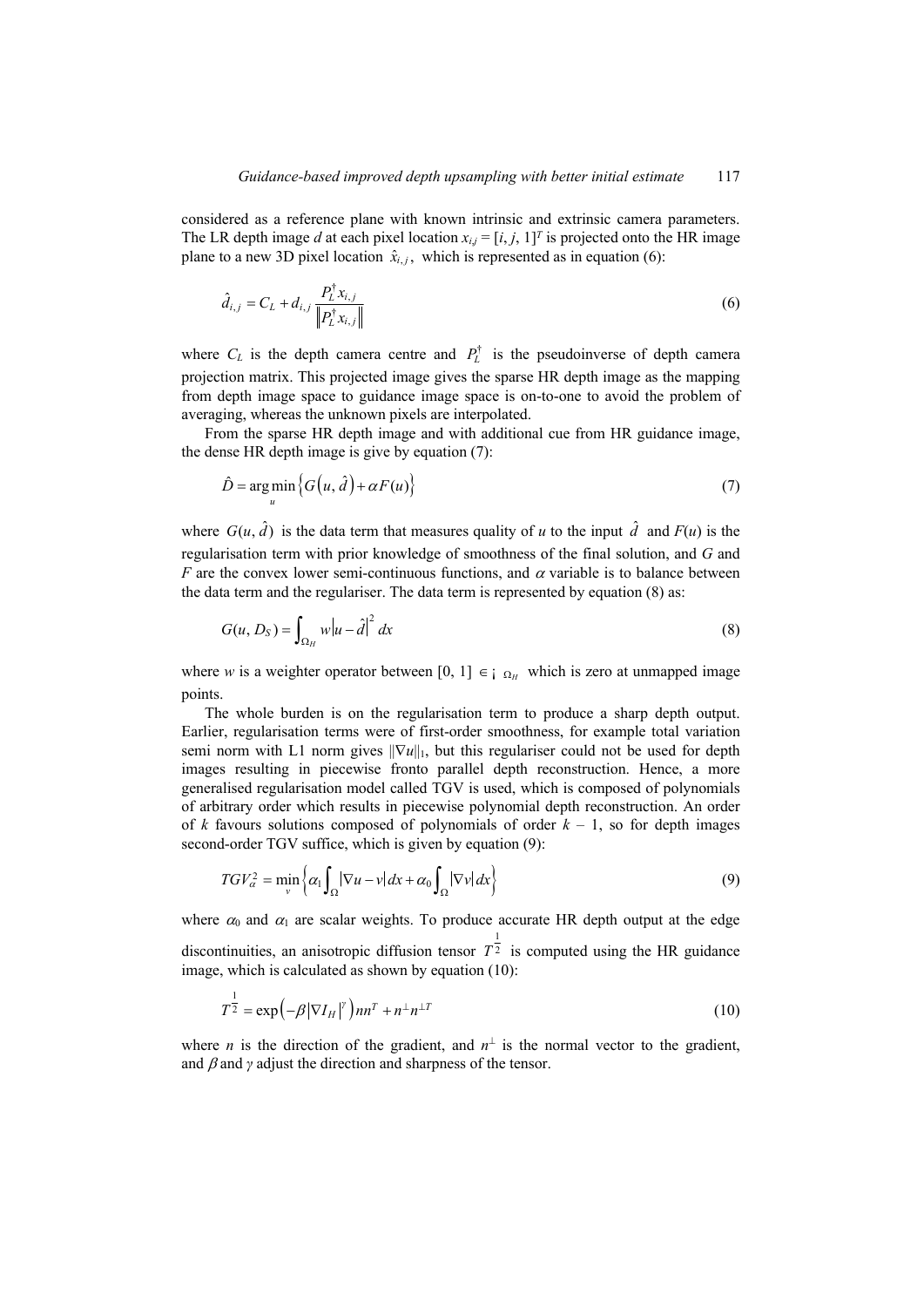The final energy is defined as a combination of data term [equation (8)] and TGV term [equation (9)] with anisotropic diffusion [equation (10)] is represented in equation (11) as:

$$
\min_{u,v} \left\{ \alpha_1 \int_{\Omega_H} \left| T^{\frac{1}{2}} (\nabla u - v) \right| dx + \alpha_0 \int_{\Omega_H} |\nabla u| dx + \int_{\Omega_H} w |u - \hat{d}|^2 dx \right\} \tag{11}
$$

To find the solution to this convex optimisation problem, they use primal-dual energy minimisation scheme which runs iteratively for all pixels individually.



**Figure 3** Block diagram of ATGV method (see online version for colours)

*Source:* Ferstl et al. (2013)

## **3 Results and discussion**

We have evaluated our proposed HR guidance image-based depth image SR method on depth image from standard Middlebury dataset (Scharstein and Szeliski, 2003). We chose this dataset as it has registered depth and colour images. We have experimented our work on noisy LR depth images with various levels of noise with its standard deviation ranging from  $\sigma = 1, 2, 3, 4$  and 5). We have tested over three different upsampling factors of 2, 4 and 8.

Before we start discussing the results, we would like to mention about the LR image were generated using the LR modelling which is represented in equation (12). To the GT depth image *D*, it first blurs it with Gaussian blurring filter of kernel size  $7 \times 7$  with mean 0 and standard deviation 1.6. We then downsample it to simulate the low-resolution depth image, which is then added with additive Gaussian noise with different noise levels.

$$
d = \mathbb{S} \mathbb{B} D + \eta \tag{12}
$$

where S is the sub-sampling matrix,  $\mathbb B$  is the blurring operator, and *η* is the additive Gaussian noise. We use this model only to generate our observed LR images, and it is not used anywhere in our depth image reconstruction stage.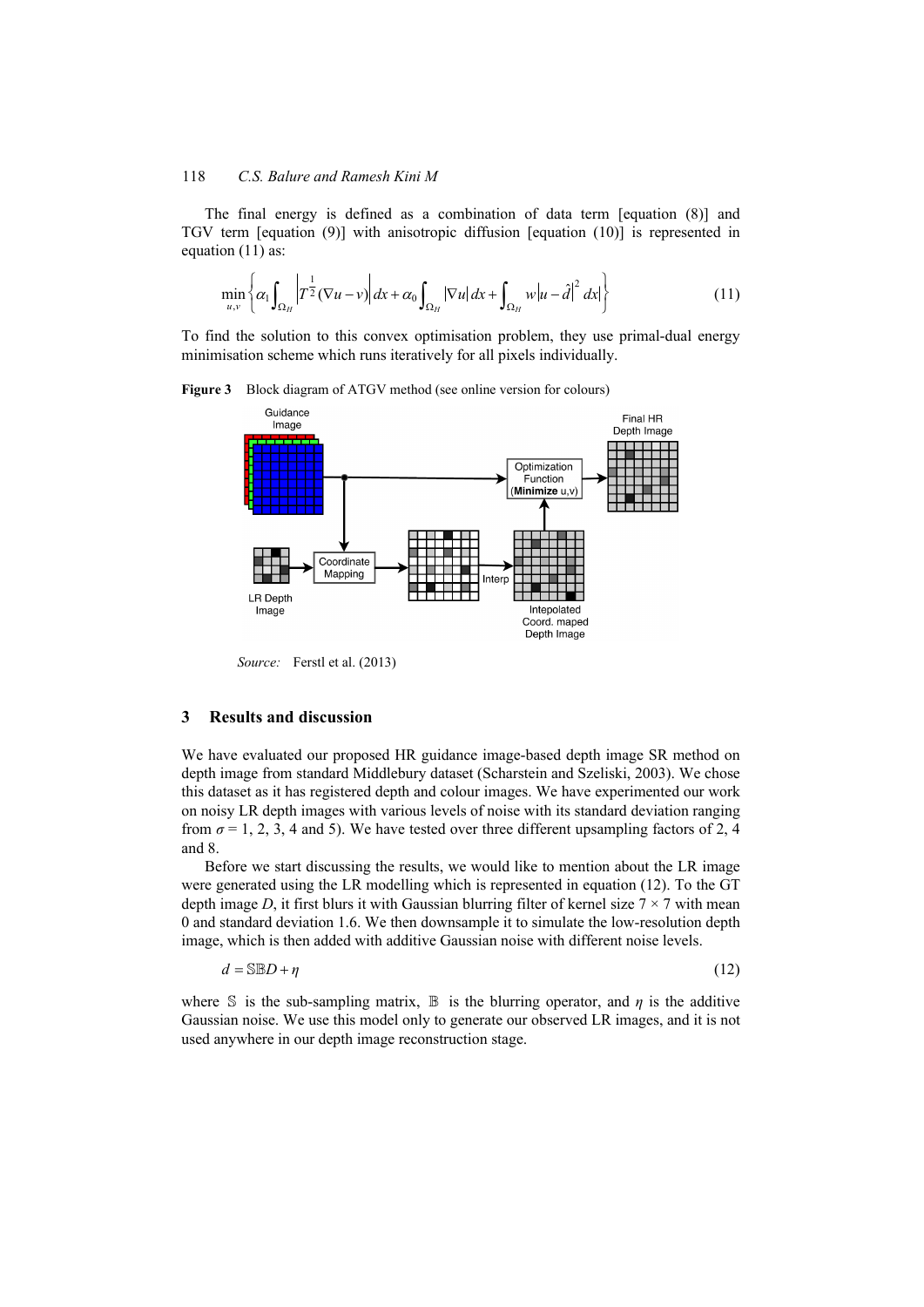| Images       | Bic            | RI               | <b>ATGV</b>        | ATGV mod         | $\mathit{Bic}$ | $\overline{R}$ | <b>ATGV</b>            | ATGV mod       | $\mathfrak{Bic}$ | $\cal R$ | ATGV                  | ATGV mod             |
|--------------|----------------|------------------|--------------------|------------------|----------------|----------------|------------------------|----------------|------------------|----------|-----------------------|----------------------|
|              |                |                  | $\times 2 \sigma$  |                  |                |                | $\times 4 \sigma$      |                |                  |          | $\times 8$ $\sigma$   |                      |
| Aloe         | 3.92           | 3.82             | 3.61               | 3.62             | 4.25           | 3.81           | 3.75                   | 3.76           | 5.19             | 3.95     | 4.40                  | 4.45                 |
| Art          | 2.00           | .86              | 091                | 1.61             | 2.43           | 1.84           | 1.71                   | $\omega$       | 3.68             | 2.01     | 2.78                  | 2.76                 |
| Baby         | $\frac{33}{2}$ | $\overline{621}$ | $\tilde{q}$        | 1.02             | 1.46           | 1.27           | 0.99                   | $\overline{0}$ | 1.84             | 1.31     | 1.22                  | 1.25                 |
| <b>Books</b> | 2.23           | 2.20             | $\overline{5}$     | $\overline{181}$ | 2.37           | 2.22           | 1.98                   | 1.95           | 2.80             | 2.31     | 2.35                  |                      |
| Bowling      | 2.58           | 2.52             | 2.23               | 2.22             | 2.78           | 2.50           | 2.36                   | 2.34           | 3.40             | 2.59     | 2.81                  | 2.26<br>2.72<br>4.71 |
| Cones        | 4.76           | 4.72             | 4.45               | 4.45             | 4.92           | 4.72           | 4.54                   | 4.52           | 5.34             | 4.78     | 4.94                  |                      |
| Moebius      | 2.16           | 2.13             | 1.84               | 1.84             | 2.31           | 2.14           | 1.89                   | 1.89           | 2.74             | 2.23     | 2.31                  | 2.29                 |
| Plastic      | 1.29           | 1.26             | 0.90               | 0.89             | 1.39           | 1.25           | 0.92                   | 0.90           | 1.68             | 1.31     | 1.10                  | 1.01                 |
| Reindeer     | 2.05           | 1.99             | 1.71               | 1.71             | 2.28           | 1.98           | 1.75                   | 1.75           | 2.98             | 2.08     | 2.27                  | 2.21                 |
| Teddy        | 4.26           | 4.23             | 3.96               | 3.96             | 4.39           | 4.24           | 3.99                   | 4.00           | 4.73             | 4.31     | 4.23                  | 4.23                 |
| Average      | 2.65           | 2.60             | 2.32               | 2.32             | 2.85           | 2.59           | 2.38                   | 2.38           | 3.43             | 2.68     | 2.84                  | 2.78                 |
|              |                |                  | $\times 2 \sigma5$ |                  |                |                | $\times 4\overline{0}$ |                |                  |          | $\times 8$ $\sigma$ 5 |                      |
| Aloe         | 6.29           | 6.17             | 5.42               | 5.43             | 6.55           | 6.10           | 4.80                   | 4.81           | 7.31             | 6.17     | 5.24                  | 5.20                 |
| Art          | 4.40           | 4.25             | 3.34               | 3.35             | 4.75           | 4.16           | 2.59                   | 2.59           | 5.78             | 4.27     | 3.61                  | 3.57                 |
| Baby         | 3.84           | 3.76             | 2.83               | 2.84             | 3.94           | 3.69           | 1.84                   | 1.84           | 4.23             | 3.70     | 1.87                  | 1.85                 |
| <b>Books</b> | 4.71           | 4.65             | 3.70               | 3.70             | 4.80           | 4.61           | 2.87                   | 2.83           | 5.10             | 4.66     | 3.01                  | 2.90                 |
| Bowling      | 5.04           | 4.95             | 3.95               | 3.95             | 5.18           | 4.88           | 3.18                   | 3.16           | 5.69             | 4.93     | 3.57                  | 3.48                 |
| Cones        | 7.16           | 7.08             | 6.20               | 6.21             | 7.29           | 7.04           | 5.41                   | 5.39           | 7.59             | 7.05     | 5.50                  | 5.37                 |
| Moebius      | 4.62           | 4.56             | 3.64               | 3.64             | 4.72           | 4.52           | 2.75                   | 2.75           | 5.03             | 4.56     | 3.12                  | 3.08                 |
| Plastic      | 3.81           | 3.75             | 2.65               | 2.65             | 3.88           | 3.69           | 1.65                   | 1.63           | 4.10             | 3.73     | 1.65                  | 1.57                 |
| Reindeer     | 4.52           | 4.42             | 3.50               | 3.50             | 4.70           | 4.37           | 2.59                   | 2.59           | 5.26             | 4.44     | 2.97                  | 2.91                 |
| Teddy        | 6.70           | 6.64             | 5.75               | 5.75             | 6.79           | 6.60           | 4.82                   | 4.82           | 7.01             | 6.63     | 4.80                  | 4.76                 |
| Average      | 5.10           | 5.02             | 4.09               | 4.10             | 5.26           | 4.96           | 3.25                   | 3.24           | 5.71             | 5.01     | 3.53                  | 3.46                 |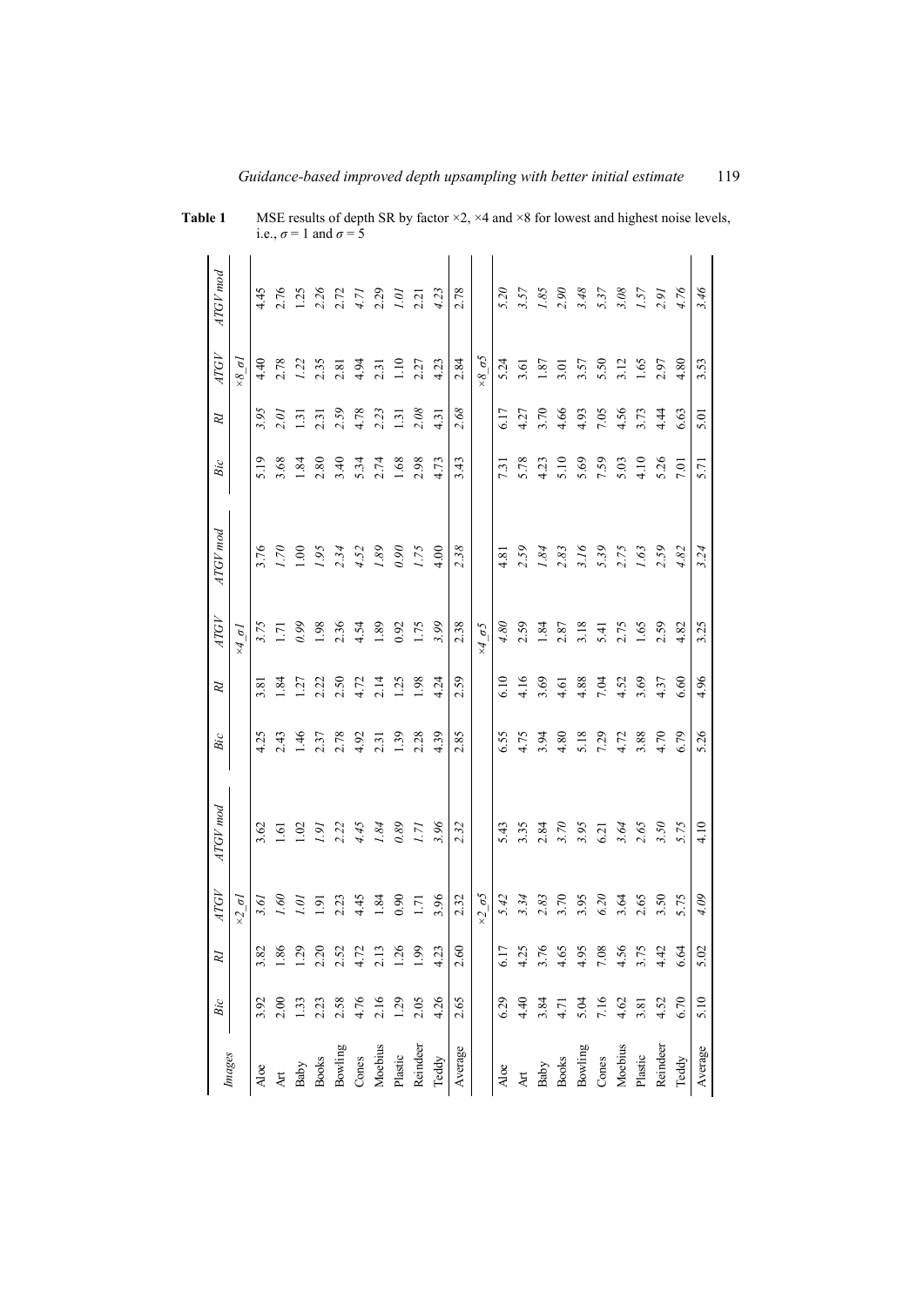|              | Bic  | R                | <b>ATGV</b>                             | ATGV mod                             | Bic                                | $\overline{R}$                                     | <b>ATGV</b>                                    | ATGV mod                                                                                                                                                                                                                                                                  | Bic                                                                                  | $\overline{R}$                                                                   | <b>ATGV</b>                                    | ATGV mod                                  |
|--------------|------|------------------|-----------------------------------------|--------------------------------------|------------------------------------|----------------------------------------------------|------------------------------------------------|---------------------------------------------------------------------------------------------------------------------------------------------------------------------------------------------------------------------------------------------------------------------------|--------------------------------------------------------------------------------------|----------------------------------------------------------------------------------|------------------------------------------------|-------------------------------------------|
| Images       |      |                  | $\sigma$ 2<br>$\times 2$                |                                      |                                    |                                                    | $\sigma$ 2<br>$\times$                         |                                                                                                                                                                                                                                                                           |                                                                                      |                                                                                  | $\sigma$ 2<br>$\times 8$                       |                                           |
| Aloe         | 4.50 | $\frac{4}{4}$    |                                         |                                      |                                    |                                                    | 4.04                                           |                                                                                                                                                                                                                                                                           |                                                                                      |                                                                                  |                                                | 4.63                                      |
| Art          | 2.59 | 2.45             | $4.07$<br>2.05                          | $4.08$<br>$2.06$                     |                                    | $4.38$<br>2.41                                     | $-96$                                          |                                                                                                                                                                                                                                                                           | $5.68$<br>4.16                                                                       |                                                                                  | $4.62$<br>3.00                                 | 2.98                                      |
| Baby         | 1.95 | 1.91             |                                         |                                      |                                    |                                                    | 1.23                                           |                                                                                                                                                                                                                                                                           |                                                                                      |                                                                                  |                                                |                                           |
| <b>Books</b> | 2.84 | 2.81             | $1.49$<br>2.37                          | $1.49$<br>$2.37$<br>$2.66$           |                                    | $1.87$<br>$2.81$<br>$3.10$                         | 2.23                                           |                                                                                                                                                                                                                                                                           |                                                                                      | $4.56$<br>$7.50$<br>$1.80$<br>$2.80$                                             |                                                | $1.41$<br>$2.42$                          |
| Bowling      | 3.19 | 3.13             | 2.66                                    |                                      |                                    |                                                    | 2.61                                           |                                                                                                                                                                                                                                                                           |                                                                                      | 3.17                                                                             |                                                | 2.92                                      |
| Cones        | 5.35 | 5.30             | 4.89                                    |                                      |                                    | 5.30                                               | 4.79                                           |                                                                                                                                                                                                                                                                           |                                                                                      |                                                                                  |                                                | 4.89                                      |
| Moebius      | 2.77 | 2.73             | 2.30                                    | $4.89$<br>2.31                       |                                    | 2.73                                               | 2.14                                           |                                                                                                                                                                                                                                                                           |                                                                                      |                                                                                  |                                                |                                           |
| Plastic      | 1.91 | 1.89             | $1.35$<br>$2.16$<br>$4.42$              | $1.35$<br>2.17                       |                                    | $1.87$<br>2.57<br>4.83                             | 1.14                                           | $\begin{array}{cccc}\n4.05 & 0.000 & 0.000 & 0.000 & 0.000 & 0.000 & 0.000 & 0.000 & 0.000 & 0.000 & 0.000 & 0.000 & 0.000 & 0.000 & 0.000 & 0.000 & 0.000 & 0.000 & 0.000 & 0.000 & 0.000 & 0.000 & 0.000 & 0.000 & 0.000 & 0.000 & 0.000 & 0.000 & 0.000 & 0.000 & 0.0$ |                                                                                      | $5.\overline{34}$<br>$2.\overline{30}$<br>$1.\overline{92}$<br>$2.\overline{66}$ |                                                | $2.51$<br>$1.16$<br>$2.40$<br>$4.38$      |
| Reindeer     | 2.66 | 2.59             |                                         |                                      |                                    |                                                    | $^{96}$                                        |                                                                                                                                                                                                                                                                           |                                                                                      |                                                                                  |                                                |                                           |
| Teddy        | 4.86 | 4.83             |                                         | 4.42                                 |                                    |                                                    | 4.23                                           |                                                                                                                                                                                                                                                                           |                                                                                      | 4.89                                                                             | 4.38                                           |                                           |
| Average      | 3.26 | 3.2 <sub>0</sub> | 2.77                                    | 2.78                                 | 3.44                               | 3.18                                               | 2.63                                           | 2.62                                                                                                                                                                                                                                                                      | 3.97                                                                                 | 3.26                                                                             | 3.02                                           | 2.97                                      |
|              |      |                  | $\sigma$ 3<br>$\widetilde{\mathcal{S}}$ |                                      |                                    |                                                    | $\sigma$ 3<br>$\star$                          |                                                                                                                                                                                                                                                                           |                                                                                      |                                                                                  | $\sigma$ 3<br>$\frac{8}{x}$                    |                                           |
| Aloe         | 5.10 | 4.99             |                                         |                                      |                                    |                                                    |                                                |                                                                                                                                                                                                                                                                           | 5.21                                                                                 |                                                                                  |                                                | 4.83                                      |
| Art          | 3.19 | 3.05             | $4.52$<br>2.49                          | $4.53$<br>2.49                       |                                    | $4.95$<br>2.99                                     | $4.30$<br>2.17                                 |                                                                                                                                                                                                                                                                           | 4.68                                                                                 |                                                                                  | 4.83<br>3.21                                   | 3.19                                      |
| Baby         | 2.58 | 2.52             | $1.94$<br>2.81                          | $1.94$<br>$2.81$                     |                                    |                                                    | 1.44                                           |                                                                                                                                                                                                                                                                           |                                                                                      |                                                                                  | $1.56$<br>$2.68$<br>$3.21$<br>$2.73$<br>$1.39$ | $1.55$<br>$2.58$                          |
| <b>Books</b> | 3.46 | 3.42             |                                         |                                      |                                    |                                                    | 2.45                                           |                                                                                                                                                                                                                                                                           |                                                                                      |                                                                                  |                                                |                                           |
| Bowling      | 3.80 | 3.74             |                                         | 3.09                                 |                                    |                                                    | 2.81                                           |                                                                                                                                                                                                                                                                           |                                                                                      |                                                                                  |                                                | 3.12                                      |
| Cones        | 5.95 | 5.90             |                                         |                                      |                                    |                                                    | 5.00                                           |                                                                                                                                                                                                                                                                           |                                                                                      |                                                                                  |                                                | 5.06                                      |
| Moebius      | 3.38 | 3.34             | $3.33$<br>$5.75$<br>$1.79$              | $5.33$<br>$5.75$<br>$6.87$<br>$4.87$ |                                    |                                                    | 2.35                                           |                                                                                                                                                                                                                                                                           | $0.5574888$<br>$0.546388$<br>$0.54638$                                               |                                                                                  |                                                | 2.71                                      |
| Plastic      | 2.55 | 2.51             |                                         |                                      |                                    |                                                    | $1.32$<br>2.19                                 |                                                                                                                                                                                                                                                                           |                                                                                      |                                                                                  |                                                | 1.31                                      |
| Reindeer     | 3.28 | 3.20             | 2.61                                    |                                      |                                    |                                                    |                                                |                                                                                                                                                                                                                                                                           |                                                                                      |                                                                                  | $2.63$<br>4.51                                 | 2.57                                      |
| Teddy        | 5.48 | 5.44             | 4.86                                    |                                      | 5.57                               |                                                    | 4.43                                           |                                                                                                                                                                                                                                                                           | 5.84                                                                                 | 5.47                                                                             |                                                | 1.51                                      |
| Average      | 3.87 | 3.81             | 3.21                                    | 3.22                                 | 4.04                               | 3.77                                               | 2.84                                           | 2.83                                                                                                                                                                                                                                                                      | 4.54                                                                                 | 3.84                                                                             | 3.19                                           |                                           |
|              |      |                  | $\sigma$ 4<br>$\tilde{\mathcal{X}}$     |                                      |                                    |                                                    | $\sigma$ 4<br>$\overline{\star}$               |                                                                                                                                                                                                                                                                           |                                                                                      |                                                                                  | $\sigma$ 4<br>$\frac{8}{x}$                    |                                           |
| Aloe         | 5.70 | 5.58             | 4.97                                    | 4.98                                 |                                    |                                                    |                                                |                                                                                                                                                                                                                                                                           |                                                                                      |                                                                                  |                                                | 5.03                                      |
| Art          | 3.80 | 3.64             | 2.92                                    | 2.92                                 | $5.97$<br>4.16                     | 5.57<br>3.57<br>3.08                               | $4.55$<br>2.38                                 |                                                                                                                                                                                                                                                                           | $5.73$ $0.9$ $0.9$ $0.4$ $0.5$<br>$0.4$ $0.5$ $0.4$ $0.5$<br>$0.4$ $0.5$ $0.4$ $0.5$ | 5.51<br>5.70<br>5.10                                                             | 5.41<br>5.41<br>1.71                           | 8<br>8 7 7 7 7 9 9 4 7<br>9 7 7 9 9 9 4 7 |
| Baby         | 3.21 | 3.14             |                                         | 2.39                                 | 3.32                               |                                                    | 1.64                                           |                                                                                                                                                                                                                                                                           |                                                                                      |                                                                                  |                                                |                                           |
| <b>Books</b> | 4.09 | 4.04             | 3.26                                    | 3.26                                 | 4.18                               |                                                    | 2.66                                           |                                                                                                                                                                                                                                                                           |                                                                                      | 4.07                                                                             |                                                |                                           |
| Bowling      | 4.42 | 4.34             |                                         | $3.52$<br>$5.77$                     | $4.58$<br>6.69                     | $4.386$<br>$4.4928$<br>$4.508$<br>$5.76$<br>$6.50$ | $3.71$<br>$5.75$<br>$5.74$<br>$5.40$<br>$1.40$ |                                                                                                                                                                                                                                                                           |                                                                                      | $4.497$<br>$4.5798$<br>$6.69$<br>$6.69$                                          |                                                |                                           |
| Cones        | 6.55 | 6.49             |                                         |                                      |                                    |                                                    |                                                |                                                                                                                                                                                                                                                                           |                                                                                      |                                                                                  |                                                |                                           |
| Moebius      | 4.00 | 3.95             |                                         | 3.21<br>2.21<br>3.06                 | $4.11$<br>$4.38$<br>$4.38$<br>6.18 |                                                    |                                                |                                                                                                                                                                                                                                                                           |                                                                                      |                                                                                  |                                                |                                           |
| Plastic      | 3.18 | 3.13             |                                         |                                      |                                    |                                                    |                                                |                                                                                                                                                                                                                                                                           |                                                                                      |                                                                                  |                                                |                                           |
| Reindeer     | 3.90 | 3.81             |                                         |                                      |                                    |                                                    |                                                |                                                                                                                                                                                                                                                                           |                                                                                      |                                                                                  |                                                |                                           |
| Teddy        | 6.09 | 6.04             |                                         | 5.31                                 |                                    |                                                    | 4.63                                           |                                                                                                                                                                                                                                                                           |                                                                                      |                                                                                  |                                                | 4.63                                      |
| Average      | 4.49 | 4.41             | 3.65                                    | 3.66                                 | 4.65                               | 4.36                                               | 3.05                                           | 3.04                                                                                                                                                                                                                                                                      | 5.12                                                                                 | 4.43                                                                             | 3.36                                           | 3.30                                      |

**Table 2** MSE results of depth SR by factor ×2, ×4 and ×8 for different noise levels, i.e., *σ* = 2, 3 and 4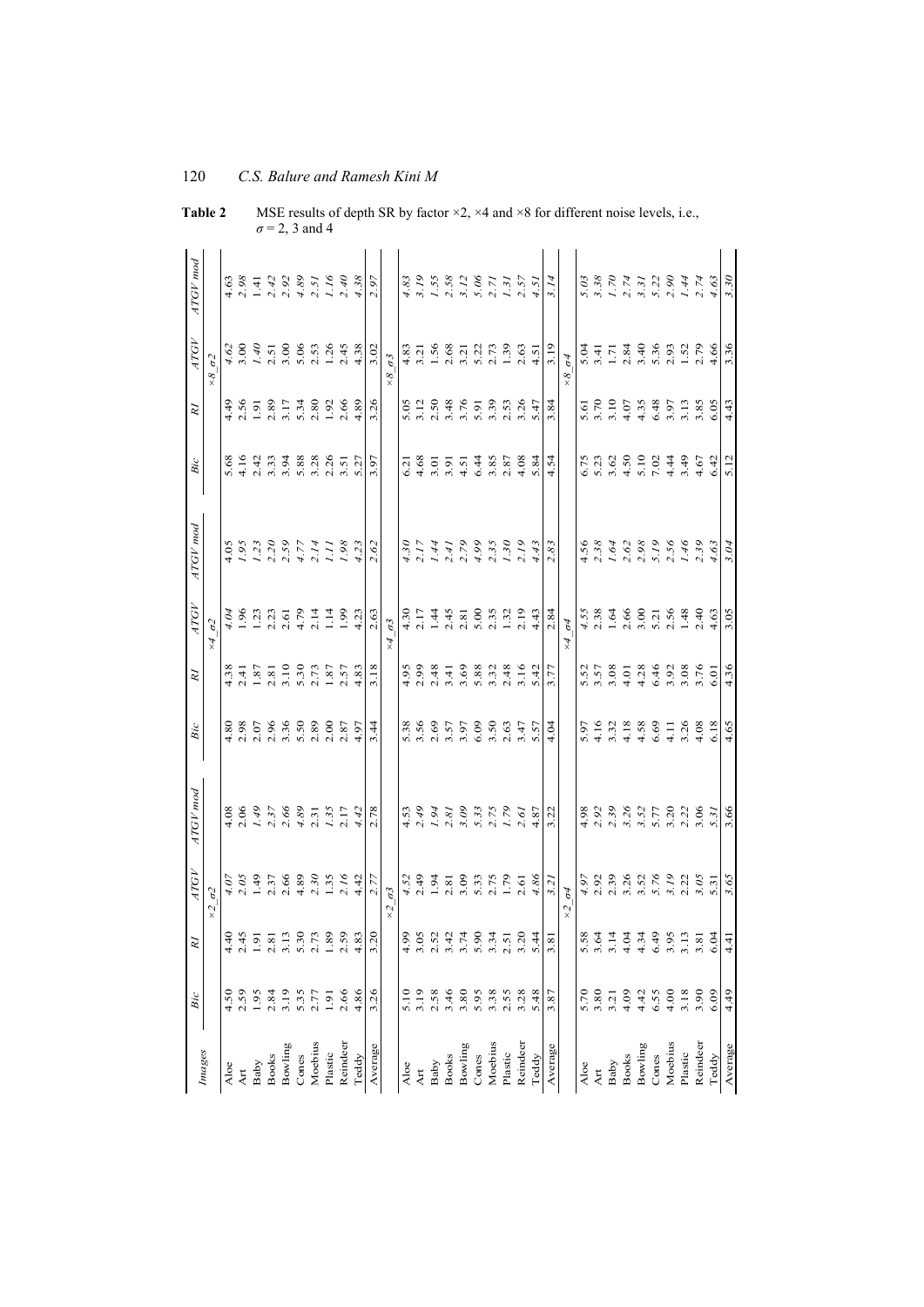For comparison purpose, we have chosen RI method and ATGV method as state-of-the-art guidance-based depth SR methods, and we also compare with classical bicubic interpolation method. To show the quantitative performance of our method, we have computed mean squared error (MSE) between the SR output image and the GT image, which is as shown in equation (13):

$$
MSE = \frac{1}{p} \sum_{i=1}^{p} (\hat{D}_i - D_i)^2
$$
 (13)

where *D* is the GT depth image and  $\hat{D}$  is the estimated SR depth output, and  $p = cm \times cm$  is the dimension of the desired output image.

Figure 4 shows the SR results for various upsampling factors 2, 4 and 8 respectively on a *noisy* depth inputs *Cones* with additive Gaussian noise of standard deviation  $\sigma = 5$ , the higher noise we considered in our experiment. As one can see that our output shown in the last column of Figure 4 are more sharper than all other comparative methods. The first row shows the SR output for upsampling factor 2, and the subsequent rows for upsampling factors 4 and 8 respectively. The ATGV Mod output is not much distinguishable in  $\times$ 2 case, but we can notice carefully the head and the stick region in our output is sharper and noise free as compared to other methods. In yet another Figure 5 of SR outputs on depth image *art*, we can see that the output produced by our method shown in last column are more sharper for all the upsampling factors.

For better visual representation, we show the outputs generated by our proposed method on depth image *teddy* with its small region cropped and zoomed. The results shown are produced under different noise levels of  $\sigma = 1, 2, 3, 4$  and 5, and for different upsampling factors of  $\times$ 2,  $\times$ 4 and  $\times$ 8 in Figure 6, Figure 7 and Figure 8 respectively. We can notice from the cropped region (*teddy head*) clearly that our method is able to suppress the noise of various noise levels and is able to maintain the depth precision and edge discontinuities in the generated output.

| ${\cal G}{\cal T}$ | $\mathit{Bic}$ | $\cal RI$ | $\mathit{ATGV}$ | $\mathcal{ATGV}\,mod$ |
|--------------------|----------------|-----------|-----------------|-----------------------|
|                    |                |           |                 |                       |
|                    |                |           |                 |                       |
|                    |                |           |                 |                       |

**Figure 4** SR results comparison of *noisy* ( $\sigma$  = 5) depth image *cones*, (a) row 1: SR by factor ×2 (b) row 2: SR by factor  $\times$ 4 (c) row 3: SR by factor  $\times$ 8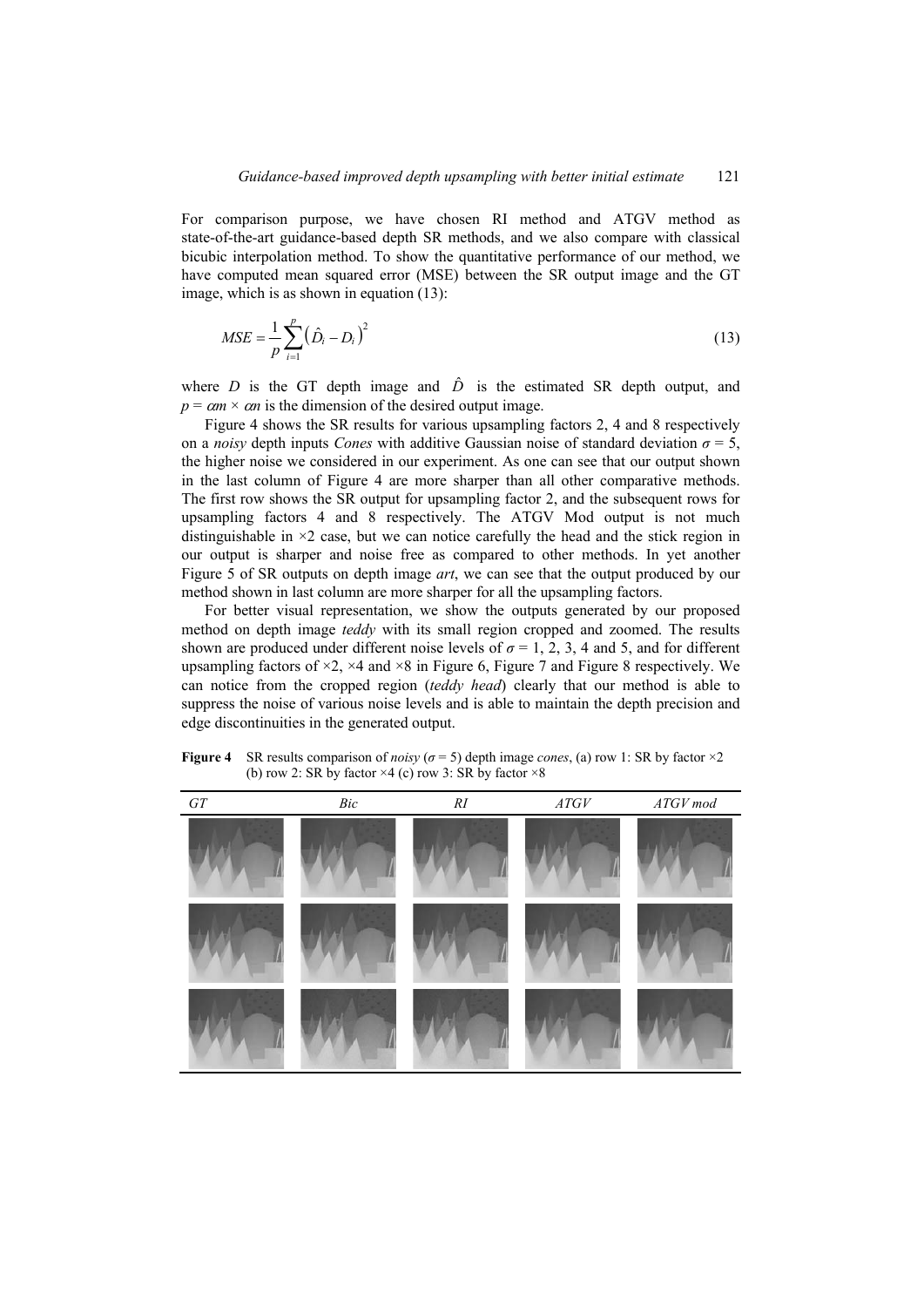**Figure 5** SR results comparison of *noisy* ( $\sigma$  = 5) depth image *art*, (a) row 1: SR by factor ×2 (b) row 2: SR by factor  $\times$ 4 (c) row 3: SR by factor  $\times$ 8



Table 1 and Table 2 shows the MSE performance metric of SR methods on few selected test depth images from Middlebury dataset. We even show the average MSE on the selected test images with different noise levels and for all the upsampling factors. Overall we can see that our method performs better or comparable with other competitive methods for various upsampling factor under different levels of noise. Table 1 shows MSE performance metric on image with lowest ( $\sigma = 1$ ) and highest ( $\sigma = 5$ ) noise level. It shows that our proposed cascade method overall performs well, especially for higher upsampling factor which is more important. For lower level of noise, our method is not able to perform better, however our results are still comparable to other SR methods. Whereas, with higher level of noise, our method is able to show good results for higher upsampling factors. Table 2 shows MSE performance metric on same set of test images but with other levels of added noise, i.e.,  $\sigma = 2$ , 3 and 4. This experiment was performed to see how our method performs under different level of noise. In this scenario also we perform better than other SR methods for SR factors 4 and 8.

**Figure 6** SR results of our method under different noise levels for upsampling factors  $\times$ 2, (a) row 1: outputs from proposed method (b) row 2: cropped and zoomed region of their corresponding top images (see online version for colours)

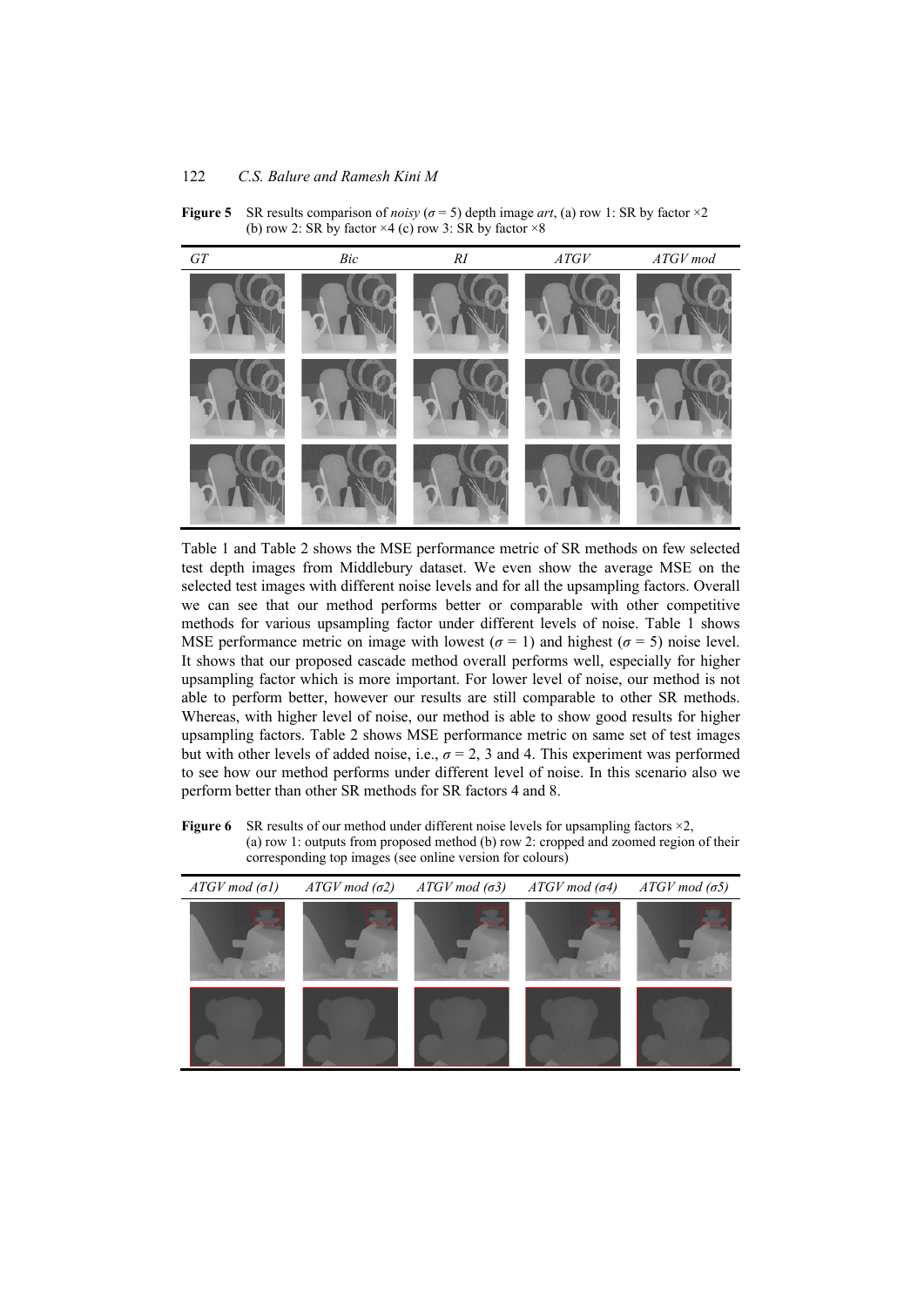**Figure 7** SR results of our method under different noise levels for upsampling factors  $\times$ 4, (a) row 1: outputs from proposed method (b) row 2: cropped and zoomed region of their corresponding top images (see online version for colours)



**Figure 8** SR results of our method under different noise levels for upsampling factors  $\times$ 8, (a) row 1: outputs from proposed method (b) row 2: cropped and zoomed region of their corresponding top images (see online version for colours)



### **4 Conclusions**

We have proposed a guidance image-based depth image SR method, which is a combination of RI method and ATGV method in the SR pipeline. We had strong intuition that the initial estimate is a strong cue to improve the SR accuracy, and hence we chose to utilise the RI output as an initial estimate for the second module (ATGV module) in our SR pipeline, which not only helps in faster convergence, but also leads to better accuracy. This initial estimate is better because it is as fast as any other interpolation method. We have experimented our method on various depth images, and we have shown qualitatively and quantitatively that our proposed method performs equally well for upsampling factor 2, but does a better job of maintaining the depth precision and the edge discontinuities as compared to other SR methods, especially for higher upsampling factors 4 and 8 which is a good sign.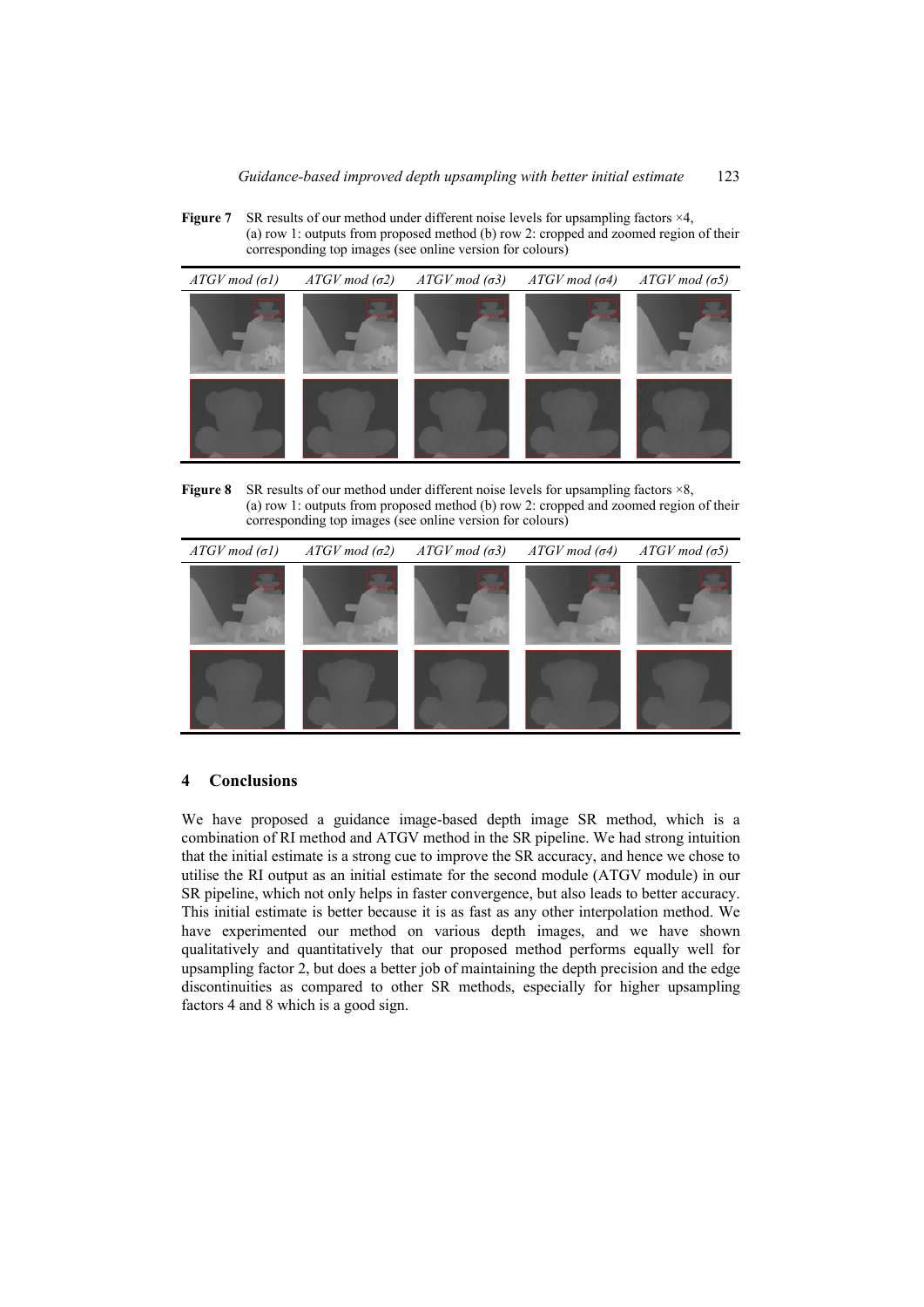#### **References**

- Chan, D., Buisman, H., Theobalt, C. and Thrun, S. (2008) 'A noise-aware filter for realtime depth upsampling', in *Workshop on Multi-Camera and Multi-Modal Sensor Fusion Algorithms and Applications-M2SFA2*.
- Diebel, J. and Thrun, S. (2006) 'An application of Markov random fields to range sensing', in *Advances in Neural Information Processing Systems*, pp.291–298.
- Ferstl, D., Reinbacher, C., Ranftl, R., Rüther, M. and Bischof, H. (2013) 'Image guided depth upsampling using anisotropic total generalized variation', in *Proceedings of the IEEE International Conference on Computer Vision*, pp.993–1000.
- Garcia, F., Aouada, D., Mirbach, B., Solignac, T. and Ottersten, B. (2011) 'A new multi-lateral filter for real-time depth enhancement', in *2011 8th IEEE International Conference on Advanced Video and Signal-Based Surveillance (AVSS)*, IEEE, pp.42–47.
- Garcia, F., Aouada, D., Mirbach, B., Solignac, T. and Ottersten, B. (2015) 'Unified multilateral filter for real-time depth map enhancement', *Image and Vision Computing*, Vol. 41, pp.26–41.
- Garcia, F., Mirbach, B., Ottersten, B., Grandidier, F. and Cuesta, A. (2010) 'Pixel weighted average strategy for depth sensor data fusion', in *2010 17th IEEE International Conference on Image Processing (ICIP)*, IEEE, pp.2805–2808.
- He, K., Sun, J. and Tang, X. (2010) 'Guided image filtering', in *European Conference on Computer Vision*, Springer, pp.1–14.
- Hua, K-L., Lo, K-H. and Wang, Y-C.F.F. (2016) 'Extended guided filtering for depth map upsampling', *IEEE Multimedia*, Vol. 23, No. 2, pp.72–83.
- Kim, S-Y., Cho, J-H., Koschan, A. and Abidi, M.A. (2010) 'Spatial and temporal enhancement of depth images captured by a time-of-flight depth sensor', in *2010 20th International Conference on Pattern Recognition (ICPR)*, IEEE, pp.2358–2361.
- Konno, Y., Monno, Y., Kiku, D., Tanaka, M. and Okutomi, M. (2015) 'Intensity guided depth upsampling by residual interpolation', in *The International Conference on Advanced Mechatronics: Toward Evolutionary Fusion of IT and Mechatronics: ICAM: Abstracts*, Vol. 2015, pp.1–2.
- Kopf, J., Cohen, M.F., Lischinski, D. and Uyttendaele, M. (2007) 'Joint bilateral upsampling', in *ACM Transactions on Graphics (ToG)*, ACM, Vol. 26, p.96.
- Li, F., Yu, J. and Chai, J. (2008) 'A hybrid camera for motion deblurring and depth map super-resolution', in *IEEE Conference on Computer Vision and Pattern Recognition, CVPR 2008*, IEEE, pp.1–8.
- Lim, B., Son, S., Kim, H., Nah, S. and Mu Lee, K. (2017) 'Enhanced deep residual networks for single image super-resolution', in *The IEEE Conference on Computer Vision and Pattern Recognition (CVPR) Workshops*.
- Liu, M-Y., Tuzel, O. and Taguchi, Y. (2013) 'Joint geodesic upsampling of depth images', in *Proceedings of the IEEE Conference on Computer Vision and Pattern Recognition*, pp.169–176.
- Lu, J. and Forsyth, D. (2015) 'Sparse depth super resolution', in *Proceedings of the IEEE Conference on Computer Vision and Pattern Recognition*, pp.2245–2253.
- Park, J., Kim, H., Tai, Y-W., Brown, M.S. and Kweon, I.S. (2014) 'High-quality depth map upsampling and completion for RGB-D cameras', *IEEE Transactions on Image Processing*, Vol. 23, No. 12, pp.5559–5572.
- Scharstein, D. and Szeliski, R. (2003) 'High-accuracy stereo depth maps using structured light', in *2003 IEEE Computer Society Conference on Computer Vision and Pattern Recognition*, *2003 Proceedings*, IEEE, Vol. 1, p.1.
- Song, X., Dai, Y. and Qin, X. (2016) 'Deep depth super-resolution: learning depth superresolution using deep convolutional neural network', in *Asian Conference on Computer Vision*, Springer, pp.360–376.